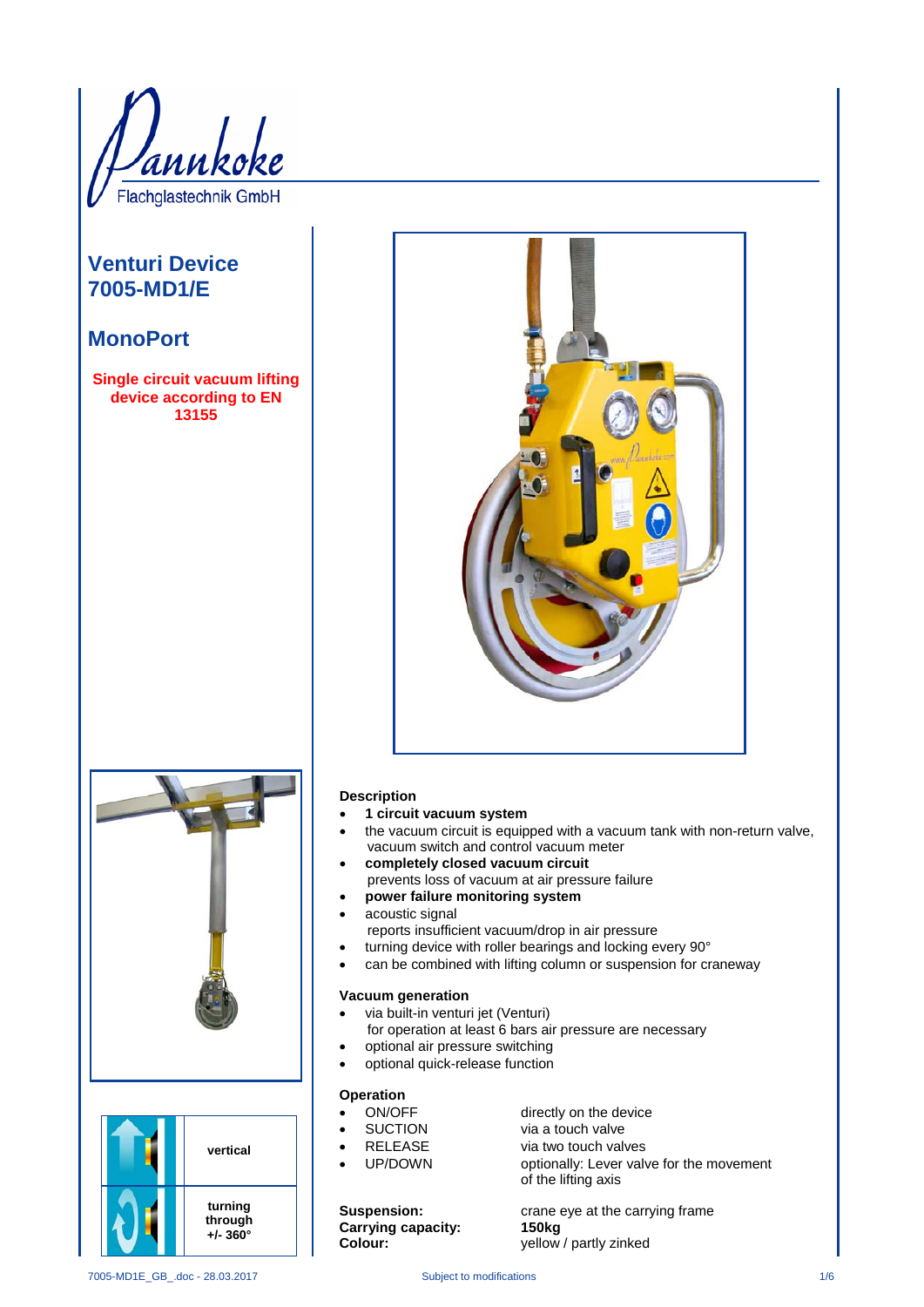### **suitable for lifting**

| suitable for lifting           |                                                                                                                              |                              |                            |
|--------------------------------|------------------------------------------------------------------------------------------------------------------------------|------------------------------|----------------------------|
| material properties            | gas-tight                                                                                                                    |                              |                            |
| surface                        | smooth                                                                                                                       |                              |                            |
| e.g.                           | glass panes, insulation glass units, window elements, curtain walling elements,<br>plastic and ceramic plates, coated boards |                              |                            |
| diameter                       |                                                                                                                              |                              |                            |
| in action approx. mm           | 400                                                                                                                          | 350                          | 300                        |
| quality of suction cups        | black rubber                                                                                                                 | rubber red                   | black rubber               |
|                                | abrasion possible                                                                                                            | abrasion possible            | abrasion possible          |
|                                | heat resistance up to                                                                                                        | up to 80° C heat             | up to 80° C heat resistant |
|                                | $50^{\circ}$ C                                                                                                               | resistant                    | from 4 mm glass            |
|                                |                                                                                                                              | from 3 mm glass<br>thickness | thickness                  |
| safe working load              |                                                                                                                              |                              |                            |
| on smooth and clean<br>surface |                                                                                                                              |                              |                            |
| at 60 % vacuum                 |                                                                                                                              |                              |                            |
| in-company<br>kg               | 150                                                                                                                          | 125                          | 100                        |
| dead weight<br>approx. kg      |                                                                                                                              |                              |                            |
| air pressure connection        | 9 <sub>mm</sub>                                                                                                              |                              |                            |
| Item No.: 7005-MD1/E           | 400                                                                                                                          | 488-K                        | 388                        |
|                                |                                                                                                                              |                              |                            |
| <b>Accessories on request</b>  |                                                                                                                              |                              |                            |
| Item No.: OPT-DLSpar           | air pressure saving switching - saves approx. 50% of the air pressure<br>consumption                                         |                              |                            |
| Item No.: OPT-SLF              | quick-release function - with full pressure supply                                                                           |                              |                            |

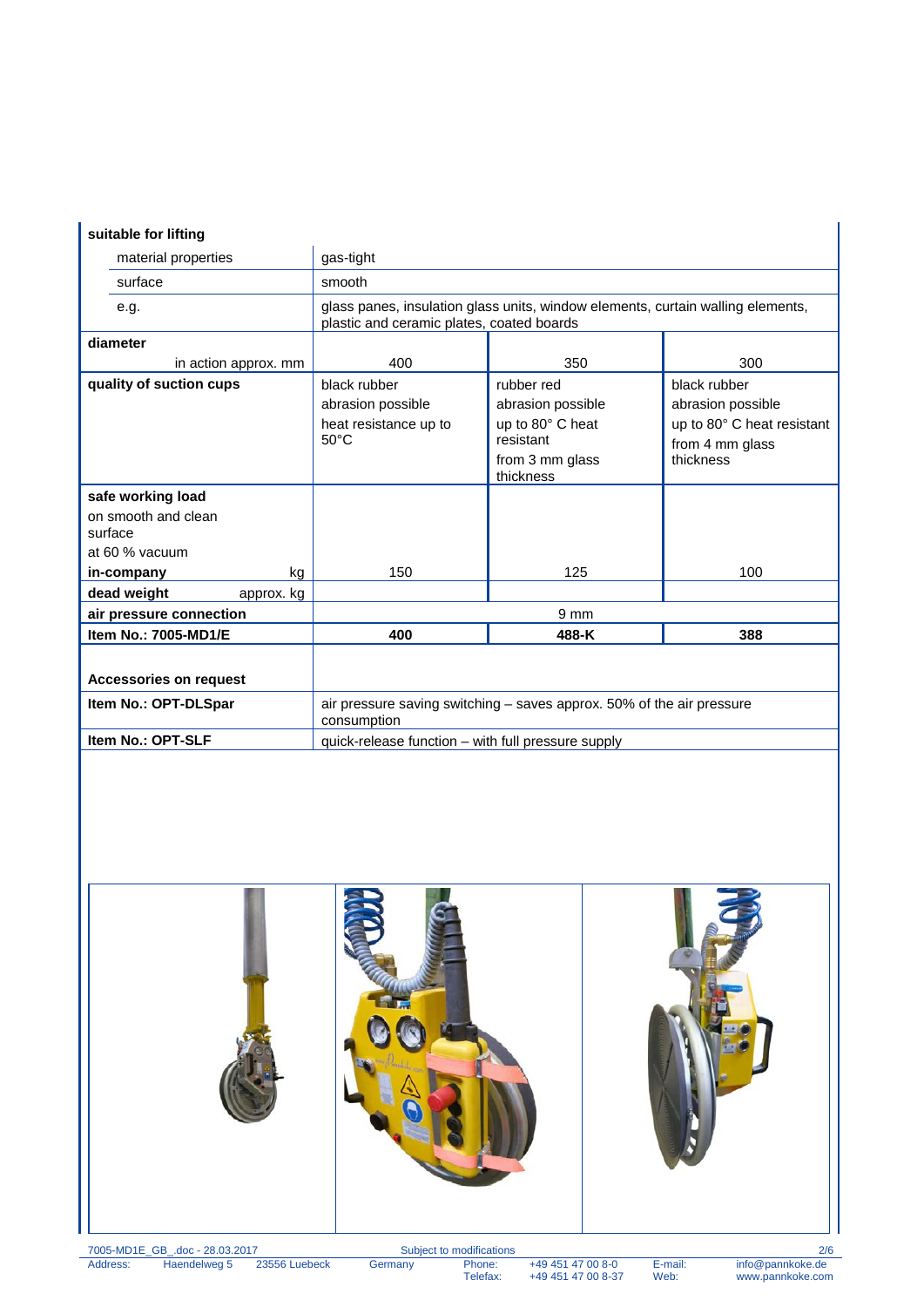

# The MonoPort with the various suction cups

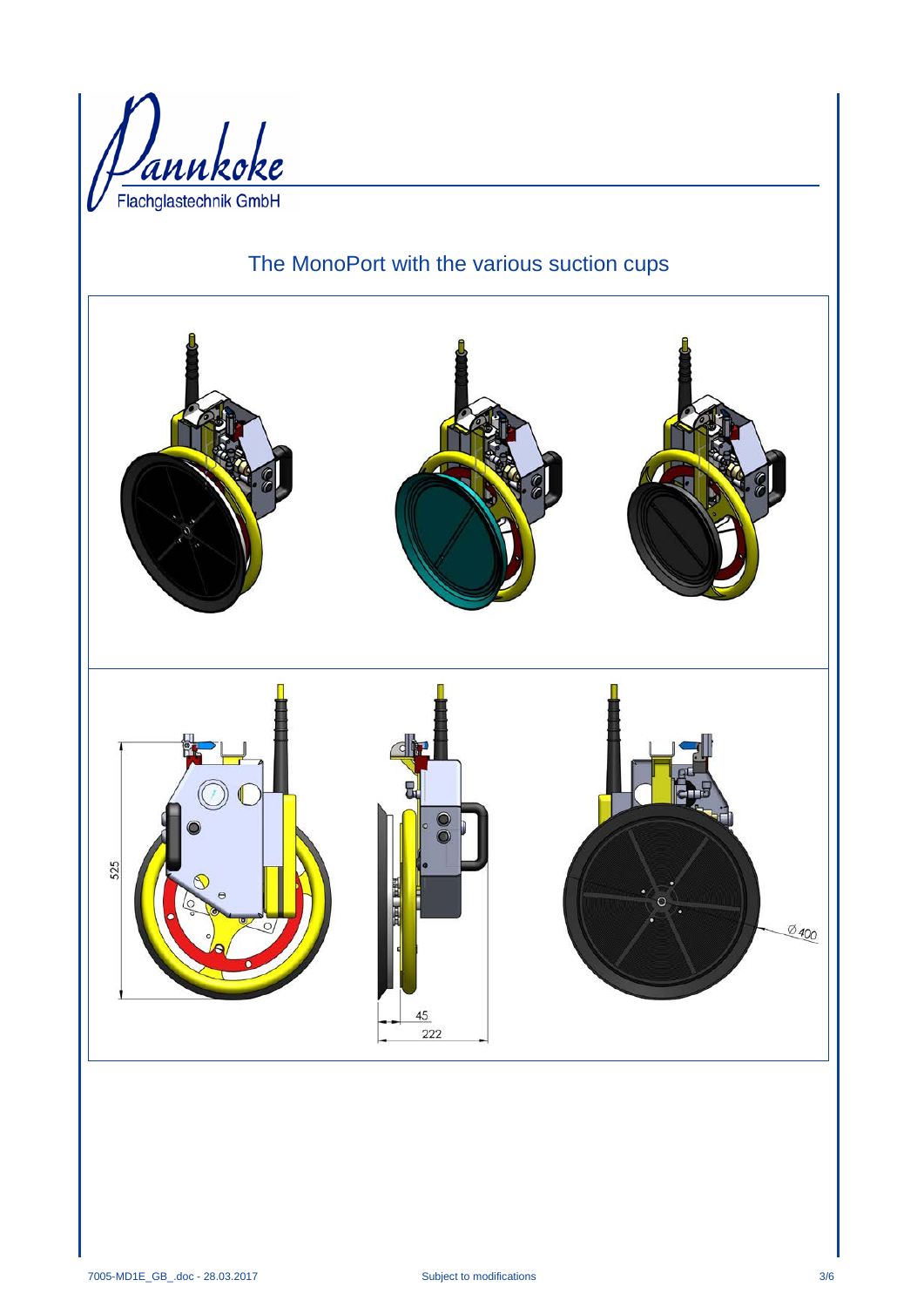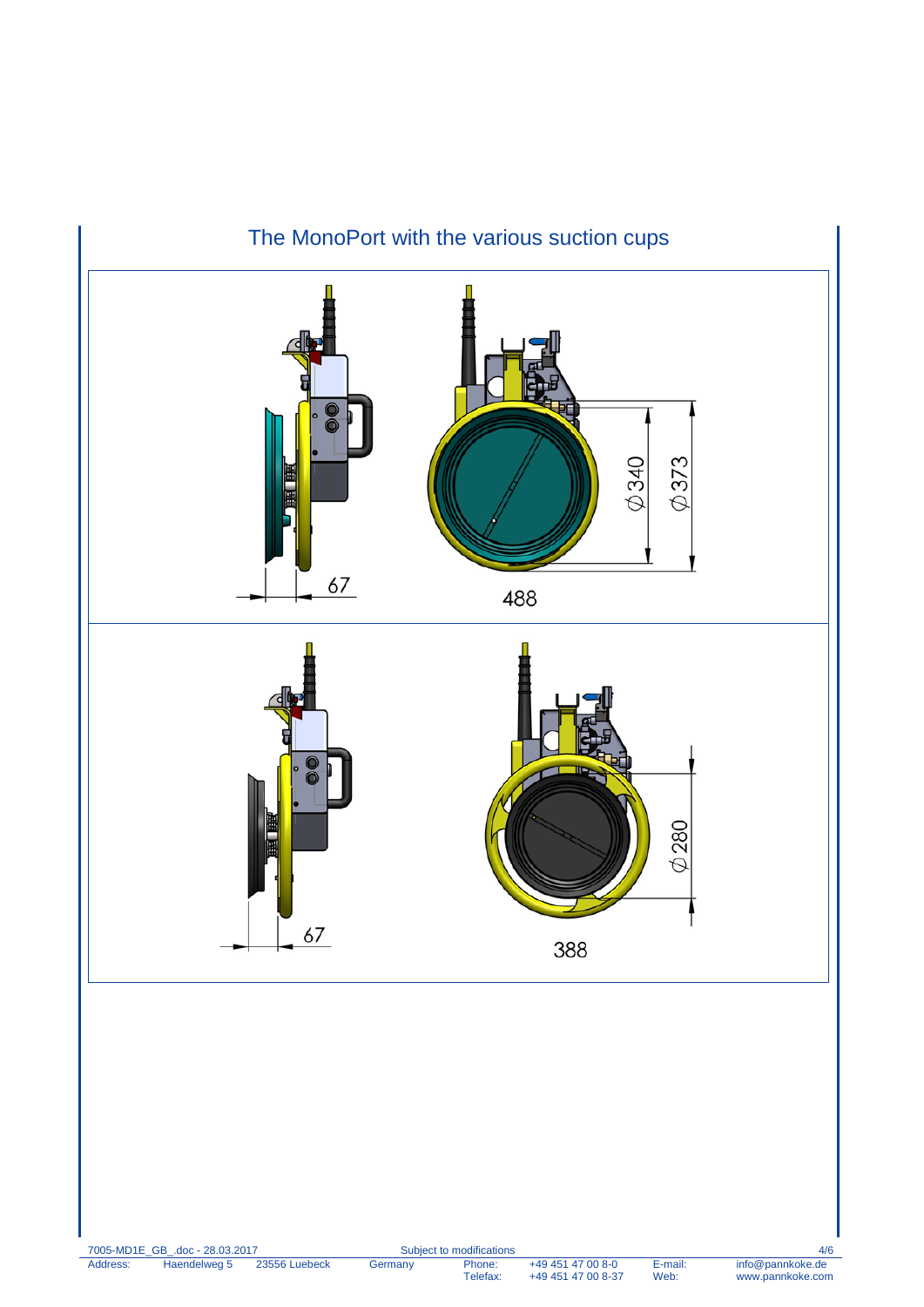

You can find further information on the MonoPort here:





**Do you want to learn more?**

**Use the QR code for the video and you will also learn more about the device.**

**Or click on the picture.**

**A brief introduction for MonoPort.**





**Do you want to learn more?**

**Use the QR code for the video and you will also learn more about the device.**

**Or click on the picture.**

**The MonoPort in operation in window production.**





**Do you want to learn more?**

**Use the QR code for the video and you will also learn more about the device.**

**Or click on the picture.**

**The MonoPort in operation in window production.**